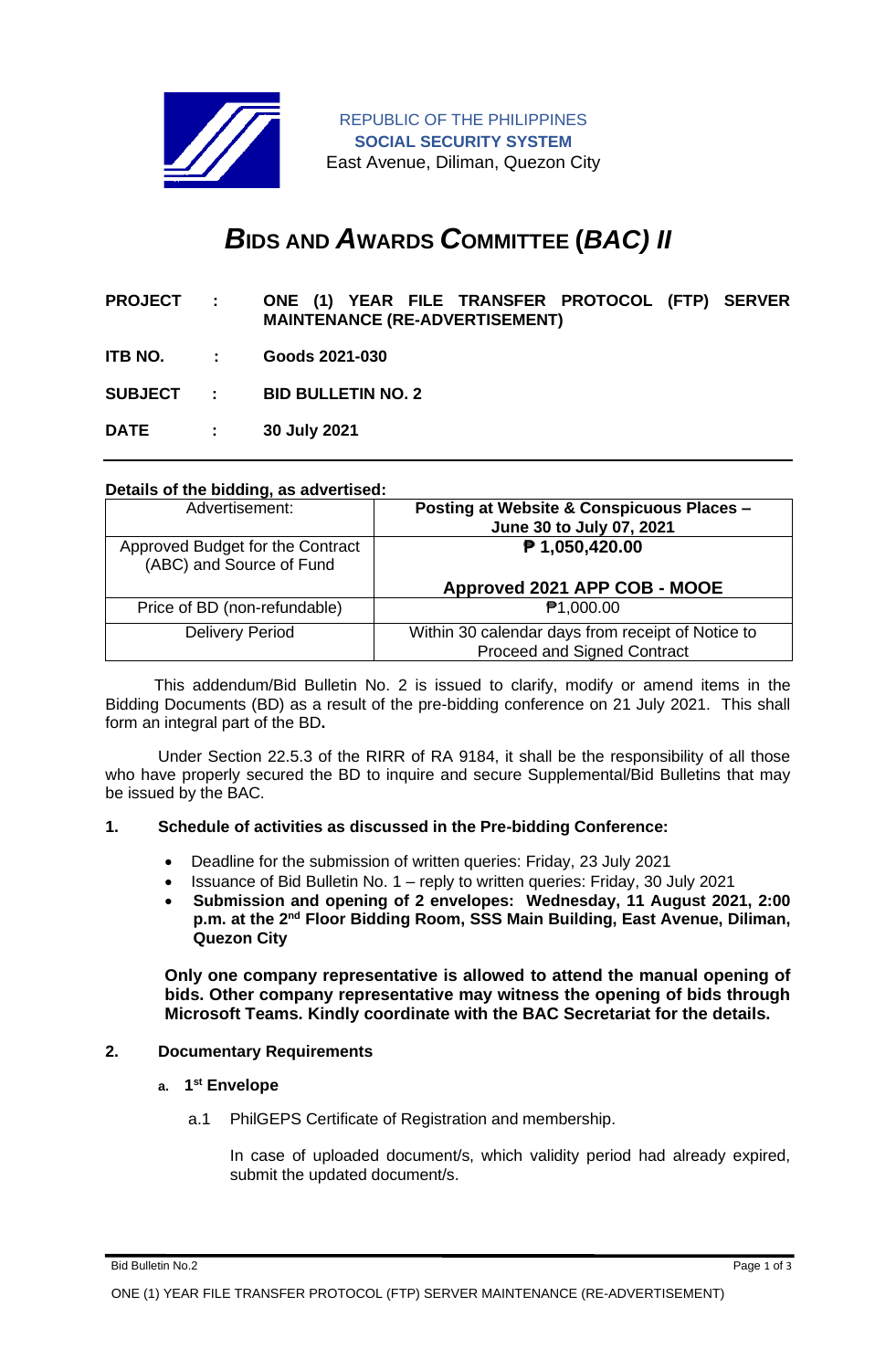- a.2 Statement of all its Ongoing Government and Private Contracts, including contracts awarded but not yet started, if any, whether similar or not similar in nature and complexity to the contract to be bid;
- a.3 Statement of Single Largest Completed Contract (SLCC) similar to the project to be bid, **with supporting documents**, equivalent to at least **50% of the ABC**, completed **within five (5) years** prior to the submission and opening of bids, adjusted by the bidder to current prices using PSA's consumer price index;

For this purpose, similar contracts shall refer to a single contract for the maintenance services of a File Transfer Protocol (FTP) Server and Solution.

- a.4 NFCC Computation or committed Line of Credit (form supplied)
- a.5 JVA, in case of Joint Venture Class "B" Documents (Each partner of the joint venture shall submit the legal eligibility documents. The submission of technical and financial eligibility documents by any of the joint venture partners constitute compliance, except for SSS Clearance that must be complied by all JV partners);
- a.6 Bid Security (2% of the ABC for Cash or Manager's/Cashier's Check payable to SSS or Bank Draft of the ABC, 5% of the ABC for Surety Bond **or** Bid Securing Declaration – form supplied) and **a copy of the Authority to Notarize from the Notary Public).**
- a.7 Technical Documents project requirements
	- Section VI Schedule of Requirements (page 29)
	- Section VII Statement of Compliance with the Technical Specifications (pages 30 to 34)
- a.8 Omnibus Sworn Statement (form supplied) **and a copy of the Authority to Notarize from the Notary Public.**
- a.9 Foreign ownership limited to those allowed under the rules may participate in this Project, provided must submit any of the following:
	- Copy of Treaty, International or Executive Agreement; Or
	- Certification from the relevant government office of their country stating that Filipinos are allowed to participate in government procurement activities for the same item or product.
	- Certification from the DTI if the Bidder claims preference as a Domestic Bidder or Domestic Entity.

# **b. Checklist of the 2nd envelope:**

- b.1 Bid Form (form supplied) pages 40 to 41
- b.2 Bid Breakdown (form supplied) page 42

# **c. Additional Requirements to be submitted by the bidder with the Lowest Calculated Bid**

- c.1 2020 Income Tax Return filed through Electronic Filing and Payment System (EFPS) corresponding to the submitted Audited Financial Statement;
- c.2 Quarterly VAT for the period October 2020 to March 2021 or latest available Quarterly VAT;
- c.3 Documents listed in the Platinum Membership and updates, if any;
	- **SEC/DTI Registration**
	- 2021 Mayor's Permit
	- ⚫ Valid Tax Clearance
	- ⚫ 2020 Audited Financial Statement filed through EFPS

Bid Bulletin No.2 Page 2 of 3